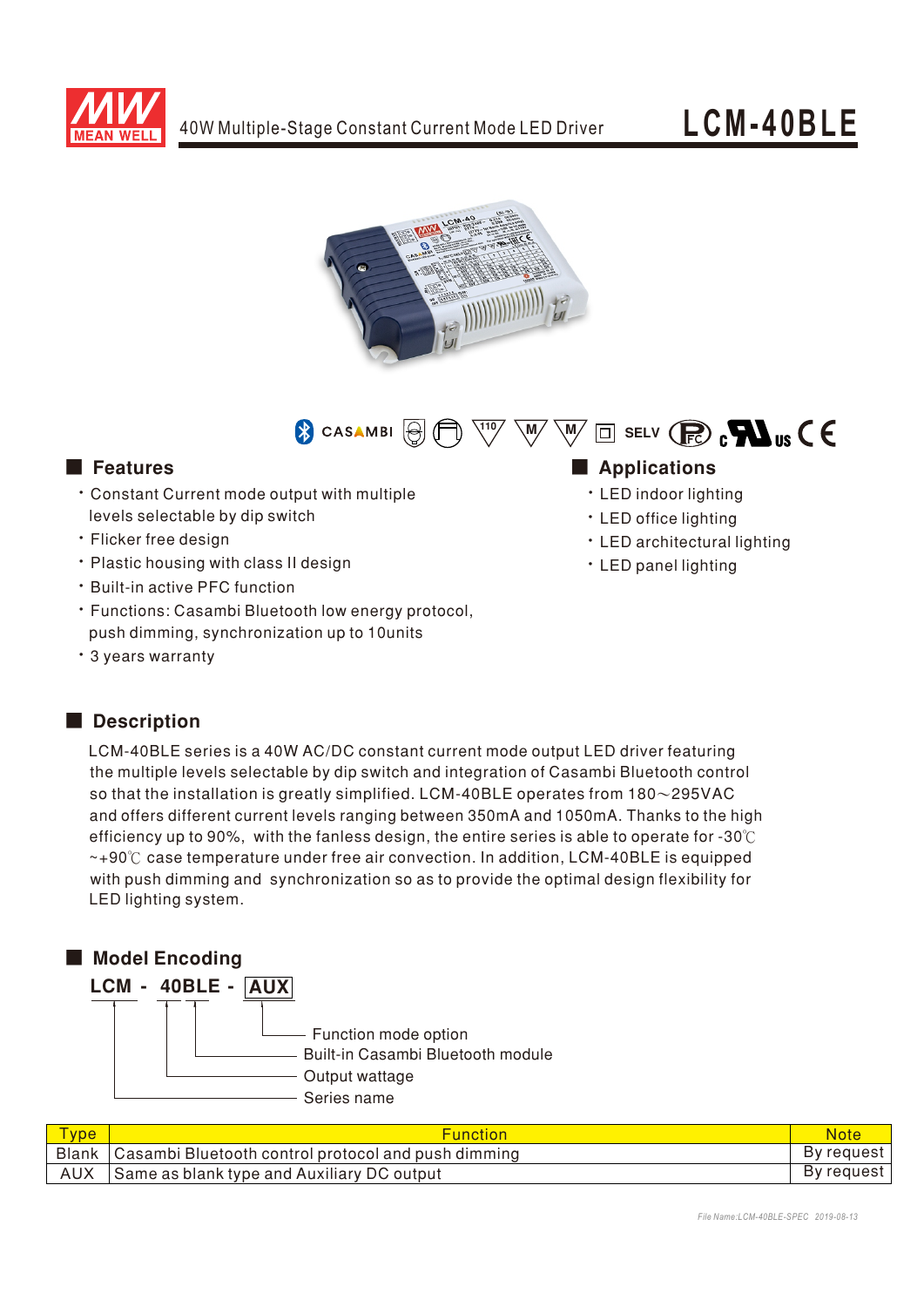

### **SPECIFICATION**

| <b>MODEL</b>                                                                           |                                                   | LCM-40BLE-                                                                                                                                                                                                                                                                                                                                                                                                                                                                                                                                                                                                                                                                                                                                                                                                                                                                                                                                                                                  |                                              |                                                                            |                |           |           |  |  |
|----------------------------------------------------------------------------------------|---------------------------------------------------|---------------------------------------------------------------------------------------------------------------------------------------------------------------------------------------------------------------------------------------------------------------------------------------------------------------------------------------------------------------------------------------------------------------------------------------------------------------------------------------------------------------------------------------------------------------------------------------------------------------------------------------------------------------------------------------------------------------------------------------------------------------------------------------------------------------------------------------------------------------------------------------------------------------------------------------------------------------------------------------------|----------------------------------------------|----------------------------------------------------------------------------|----------------|-----------|-----------|--|--|
|                                                                                        |                                                   | Current level selectable via DIP switch, please refer to"DIP SWITCH TABLE" section                                                                                                                                                                                                                                                                                                                                                                                                                                                                                                                                                                                                                                                                                                                                                                                                                                                                                                          |                                              |                                                                            |                |           |           |  |  |
| <b>OUTPUT</b>                                                                          | <b>CURRENT LEVEL</b>                              | 350mA                                                                                                                                                                                                                                                                                                                                                                                                                                                                                                                                                                                                                                                                                                                                                                                                                                                                                                                                                                                       | 500mA                                        | 600mA                                                                      | 700mA(default) | 900mA     | 1050mA    |  |  |
|                                                                                        | <b>RATED POWER</b>                                | 42W                                                                                                                                                                                                                                                                                                                                                                                                                                                                                                                                                                                                                                                                                                                                                                                                                                                                                                                                                                                         |                                              |                                                                            |                |           |           |  |  |
|                                                                                        | DC VOLTAGE RANGE                                  | $2 - 100V$                                                                                                                                                                                                                                                                                                                                                                                                                                                                                                                                                                                                                                                                                                                                                                                                                                                                                                                                                                                  | $2 - 80V$                                    | $2 - 67V$                                                                  | $2 - 57V$      | $2 - 45V$ | $2 - 40V$ |  |  |
|                                                                                        | <b>OPEN CIRCUIT VOLTAGE (max.)</b>                | 110V                                                                                                                                                                                                                                                                                                                                                                                                                                                                                                                                                                                                                                                                                                                                                                                                                                                                                                                                                                                        |                                              |                                                                            | 65V            |           |           |  |  |
|                                                                                        | <b>CURRENT RIPPLE</b><br>Note.5                   | 5.0% max. @rated current                                                                                                                                                                                                                                                                                                                                                                                                                                                                                                                                                                                                                                                                                                                                                                                                                                                                                                                                                                    |                                              |                                                                            |                |           |           |  |  |
|                                                                                        | <b>CURRENT TOLERANCE</b>                          | ±5%                                                                                                                                                                                                                                                                                                                                                                                                                                                                                                                                                                                                                                                                                                                                                                                                                                                                                                                                                                                         |                                              |                                                                            |                |           |           |  |  |
| <b>AUXILIARY DC OUTPUT</b><br>Nominal 12V(deviation 11.4~12.6V)@50mA for AUX-Type only |                                                   |                                                                                                                                                                                                                                                                                                                                                                                                                                                                                                                                                                                                                                                                                                                                                                                                                                                                                                                                                                                             |                                              |                                                                            |                |           |           |  |  |
|                                                                                        | <b>SETUP TIME</b><br>Note <sub>.3</sub>           | 500ms / 230VAC                                                                                                                                                                                                                                                                                                                                                                                                                                                                                                                                                                                                                                                                                                                                                                                                                                                                                                                                                                              |                                              |                                                                            |                |           |           |  |  |
|                                                                                        | <b>VOLTAGE RANGE</b><br>Note.2                    | $180 - 295$ VAC<br>$254 - 417$ VDC<br>(Please refer to "STATIC CHARACTERISTIC" section)                                                                                                                                                                                                                                                                                                                                                                                                                                                                                                                                                                                                                                                                                                                                                                                                                                                                                                     |                                              |                                                                            |                |           |           |  |  |
|                                                                                        | <b>FREQUENCY RANGE</b>                            | $47 \sim 63$ Hz                                                                                                                                                                                                                                                                                                                                                                                                                                                                                                                                                                                                                                                                                                                                                                                                                                                                                                                                                                             |                                              |                                                                            |                |           |           |  |  |
|                                                                                        | <b>POWER FACTOR (Typ.)</b>                        | $PF \geq 0.975/230\text{VAC}$ , $PF \geq 0.96/277\text{VAC}$ @full load<br>(Please refer to "POWER FACTOR (PF) CHARACTERISTIC" section)                                                                                                                                                                                                                                                                                                                                                                                                                                                                                                                                                                                                                                                                                                                                                                                                                                                     |                                              |                                                                            |                |           |           |  |  |
|                                                                                        | TOTAL HARMONIC DISTORTION                         | THD< 20%(@load≧75%)<br>(Please refer to "TOTAL HARMONIC DISTORTION(THD)" section)                                                                                                                                                                                                                                                                                                                                                                                                                                                                                                                                                                                                                                                                                                                                                                                                                                                                                                           |                                              |                                                                            |                |           |           |  |  |
| <b>INPUT</b>                                                                           | <b>EFFICIENCY (Typ.)</b><br>Note.4                | 90%                                                                                                                                                                                                                                                                                                                                                                                                                                                                                                                                                                                                                                                                                                                                                                                                                                                                                                                                                                                         |                                              |                                                                            |                |           |           |  |  |
|                                                                                        | <b>AC CURRENT (Typ.)</b>                          | 0.23A/230VAC<br>0.2A/277VAC                                                                                                                                                                                                                                                                                                                                                                                                                                                                                                                                                                                                                                                                                                                                                                                                                                                                                                                                                                 |                                              |                                                                            |                |           |           |  |  |
|                                                                                        | <b>INRUSH CURRENT (Typ.)</b>                      |                                                                                                                                                                                                                                                                                                                                                                                                                                                                                                                                                                                                                                                                                                                                                                                                                                                                                                                                                                                             |                                              | COLD START 20A(twidth=260µs measured at 50% Ipeak) at 230VAC; Per NEMA 410 |                |           |           |  |  |
|                                                                                        | MAX. No. of PSUs on 16A<br><b>CIRCUIT BREAKER</b> | 26 units (circuit breaker of type B) / 44 units (circuit breaker of type C) at 230VAC                                                                                                                                                                                                                                                                                                                                                                                                                                                                                                                                                                                                                                                                                                                                                                                                                                                                                                       |                                              |                                                                            |                |           |           |  |  |
|                                                                                        | <b>LEAKAGE CURRENT</b>                            | <0.5mA/240VAC                                                                                                                                                                                                                                                                                                                                                                                                                                                                                                                                                                                                                                                                                                                                                                                                                                                                                                                                                                               |                                              |                                                                            |                |           |           |  |  |
|                                                                                        | <b>SHORT CIRCUIT</b>                              | Constant current limiting, recovers automatically after fault condition is removed                                                                                                                                                                                                                                                                                                                                                                                                                                                                                                                                                                                                                                                                                                                                                                                                                                                                                                          |                                              |                                                                            |                |           |           |  |  |
| <b>PROTECTION</b>                                                                      | <b>OVER VOLTAGE</b>                               | $110 - 130V$                                                                                                                                                                                                                                                                                                                                                                                                                                                                                                                                                                                                                                                                                                                                                                                                                                                                                                                                                                                | Shutdown o/p voltage, re-power on to recover |                                                                            |                |           |           |  |  |
|                                                                                        | <b>OVER TEMPERATURE</b>                           | Shutdown o/p voltage, re-power on to recover                                                                                                                                                                                                                                                                                                                                                                                                                                                                                                                                                                                                                                                                                                                                                                                                                                                                                                                                                |                                              |                                                                            |                |           |           |  |  |
| Casambi Bluetooth low energy 2.4GHz protocol<br><b>WIRELESS PROTOCOL</b>               |                                                   |                                                                                                                                                                                                                                                                                                                                                                                                                                                                                                                                                                                                                                                                                                                                                                                                                                                                                                                                                                                             |                                              |                                                                            |                |           |           |  |  |
| <b>FUNCTION DIMMING</b><br>Please refer to "DIMMING OPERATION" section                 |                                                   |                                                                                                                                                                                                                                                                                                                                                                                                                                                                                                                                                                                                                                                                                                                                                                                                                                                                                                                                                                                             |                                              |                                                                            |                |           |           |  |  |
|                                                                                        | <b>SYNCHRONIZATION</b>                            | Please refer to "SYNCHRONIZATION OPERATION" section                                                                                                                                                                                                                                                                                                                                                                                                                                                                                                                                                                                                                                                                                                                                                                                                                                                                                                                                         |                                              |                                                                            |                |           |           |  |  |
|                                                                                        | <b>TEMP. COMPENSATION</b>                         | By external NTC, please refer to "TEMPERATURE COMPENSATION OPERATION" section                                                                                                                                                                                                                                                                                                                                                                                                                                                                                                                                                                                                                                                                                                                                                                                                                                                                                                               |                                              |                                                                            |                |           |           |  |  |
|                                                                                        | <b>WORKING TEMP.</b>                              | Tcase=-25 ~ +90℃ (Please refer to "OUTPUT LOAD vs TEMPERATURE" section)                                                                                                                                                                                                                                                                                                                                                                                                                                                                                                                                                                                                                                                                                                                                                                                                                                                                                                                     |                                              |                                                                            |                |           |           |  |  |
|                                                                                        | <b>MAX. CASE TEMP.</b>                            | Tcase=+90℃                                                                                                                                                                                                                                                                                                                                                                                                                                                                                                                                                                                                                                                                                                                                                                                                                                                                                                                                                                                  |                                              |                                                                            |                |           |           |  |  |
| <b>ENVIRONMENT</b>                                                                     | <b>WORKING HUMIDITY</b>                           | $20 \sim 90\%$ RH non-condensing                                                                                                                                                                                                                                                                                                                                                                                                                                                                                                                                                                                                                                                                                                                                                                                                                                                                                                                                                            |                                              |                                                                            |                |           |           |  |  |
|                                                                                        | <b>STORAGE TEMP., HUMIDITY</b>                    | $-40 \sim +80^{\circ}$ C, 10 ~ 95% RH                                                                                                                                                                                                                                                                                                                                                                                                                                                                                                                                                                                                                                                                                                                                                                                                                                                                                                                                                       |                                              |                                                                            |                |           |           |  |  |
|                                                                                        | <b>TEMP. COEFFICIENT</b>                          | $\pm 0.03\%$ /°C (0 ~ 50°C)                                                                                                                                                                                                                                                                                                                                                                                                                                                                                                                                                                                                                                                                                                                                                                                                                                                                                                                                                                 |                                              |                                                                            |                |           |           |  |  |
|                                                                                        | <b>VIBRATION</b>                                  | $10 \sim 500$ Hz, 2G 10min./1cycle, period for 60min. each along X, Y, Z axes                                                                                                                                                                                                                                                                                                                                                                                                                                                                                                                                                                                                                                                                                                                                                                                                                                                                                                               |                                              |                                                                            |                |           |           |  |  |
|                                                                                        | <b>SAFETY STANDARDS</b>                           | UL8750, CSA C22.2 No.250.13-12, EN61347-1, EN61347-2-13, EN62384 independent approved                                                                                                                                                                                                                                                                                                                                                                                                                                                                                                                                                                                                                                                                                                                                                                                                                                                                                                       |                                              |                                                                            |                |           |           |  |  |
| <b>SAFETY &amp;</b>                                                                    | <b>WITHSTAND VOLTAGE</b>                          | I/P-O/P:3.75KVAC                                                                                                                                                                                                                                                                                                                                                                                                                                                                                                                                                                                                                                                                                                                                                                                                                                                                                                                                                                            |                                              |                                                                            |                |           |           |  |  |
| <b>EMC</b>                                                                             | <b>ISOLATION RESISTANCE</b>                       | I/P-O/P:>100M Ohms / 500VDC / 25℃/ 70% RH                                                                                                                                                                                                                                                                                                                                                                                                                                                                                                                                                                                                                                                                                                                                                                                                                                                                                                                                                   |                                              |                                                                            |                |           |           |  |  |
|                                                                                        | <b>EMC EMISSION Note.7</b>                        | Compliance to EN55015, EN61000-3-2 Class C(@load $\geq$ 40%); EN61000-3-3                                                                                                                                                                                                                                                                                                                                                                                                                                                                                                                                                                                                                                                                                                                                                                                                                                                                                                                   |                                              |                                                                            |                |           |           |  |  |
|                                                                                        | <b>EMC IMMUNITY</b>                               | Compliance to EN61000-4-2,3,4,5,6,8,11, EN61547, light industry level(surge immunity Line-Line 2KV)                                                                                                                                                                                                                                                                                                                                                                                                                                                                                                                                                                                                                                                                                                                                                                                                                                                                                         |                                              |                                                                            |                |           |           |  |  |
|                                                                                        | <b>MTBF</b>                                       | 193.6K hrs min.<br>MIL-HDBK-217F (25 $\degree$ C)                                                                                                                                                                                                                                                                                                                                                                                                                                                                                                                                                                                                                                                                                                                                                                                                                                                                                                                                           |                                              |                                                                            |                |           |           |  |  |
| <b>OTHERS</b>                                                                          | <b>DIMENSION</b>                                  | 123.5*81.5*23mm (L*W*H)                                                                                                                                                                                                                                                                                                                                                                                                                                                                                                                                                                                                                                                                                                                                                                                                                                                                                                                                                                     |                                              |                                                                            |                |           |           |  |  |
|                                                                                        | <b>PACKING</b>                                    | 0.24Kg; 54pcs/15Kg/1.12CUFT                                                                                                                                                                                                                                                                                                                                                                                                                                                                                                                                                                                                                                                                                                                                                                                                                                                                                                                                                                 |                                              |                                                                            |                |           |           |  |  |
| <b>NOTE</b>                                                                            |                                                   | 1. All parameters NOT specially mentioned are measured at 230VAC input, rated current and 25°C of ambient temperature.<br>2. De-rating may be needed under low input voltages. Please refer to "STATIC CHARACTERISTIC" sections for details.<br>3. Length of set up time is measured at first cold start. Turning ON/OFF the driver may lead to increase of the set up time.<br>4. Efficiency is measured at 500mA/80V output set by DIP switch.<br>5. Current ripple is measured 50%~100% of maximum voltage under rated power delivery.<br>6. The driver is considered as a component that will be operated in combination with final equipment. Since EMC performance will be affected by the<br>complete installation, the final equipment manufacturers must re-qualify EMC Directive on the complete installation again.<br>7. The ambient temperature derating of 3.5°C/1000m with fanless models and of 5°C/1000m with fan models for operating altitude higher than 2000m(6500ft). |                                              |                                                                            |                |           |           |  |  |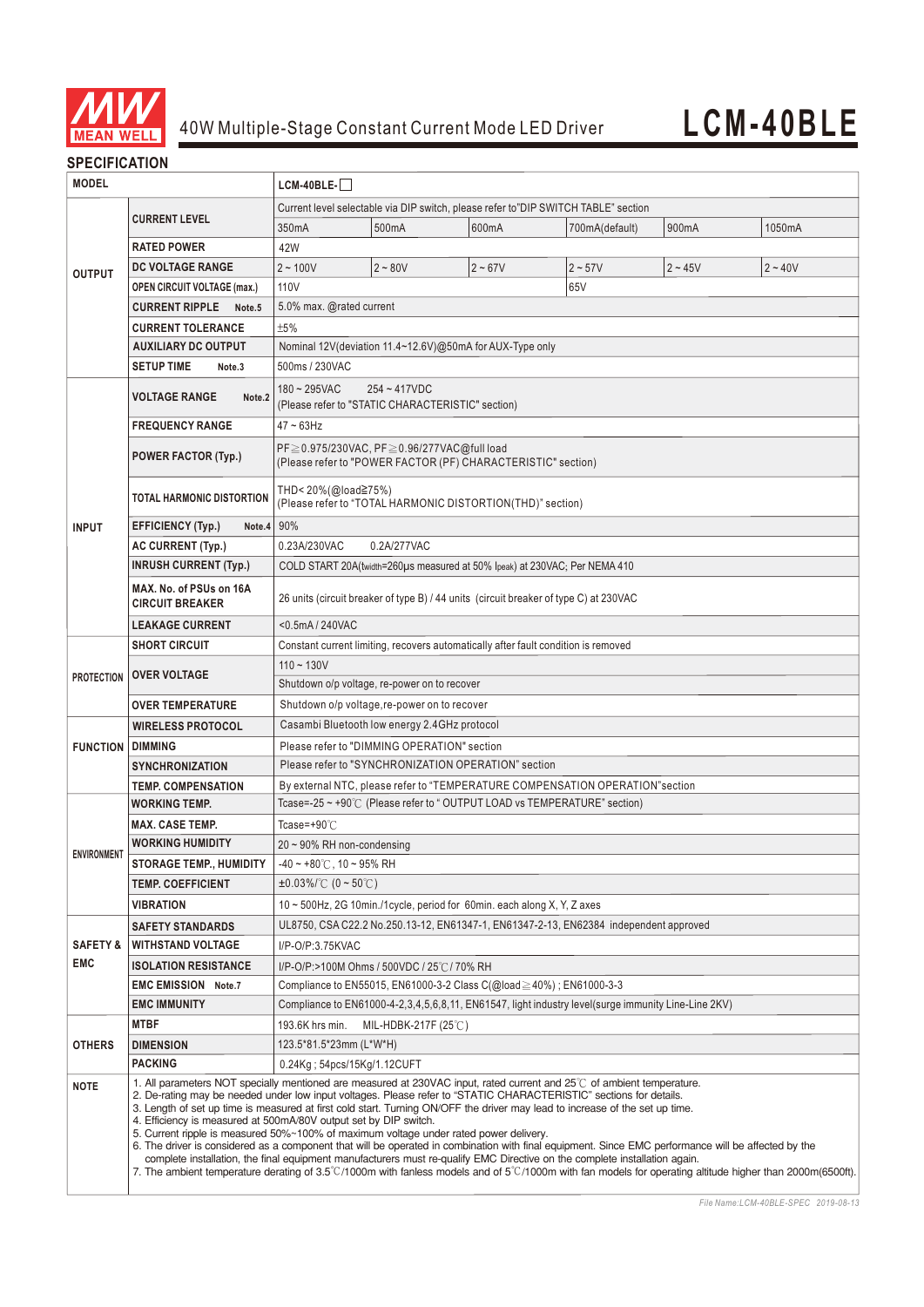

# **LCM-40BLE**



### **DIP SWITCH TABLE**

LCM-40BLE is a multiple-stage constant current driver, selection of output current through DIP switch is exhibited below.

| DIP S.W.<br>lo         |    | 2  | 3         | 4         | 5  | 6  |
|------------------------|----|----|-----------|-----------|----|----|
| 350mA                  |    |    |           |           |    |    |
| 500mA                  | ON |    |           |           |    |    |
| 600mA                  | ON | ON |           |           |    |    |
| 700mA(factory default) | ON | ON | ON        |           |    | ON |
| 900mA                  | ON | ON | ON        | ON        |    | ON |
| 1050mA                 | ON | ON | <b>ON</b> | <b>ON</b> | ON | ON |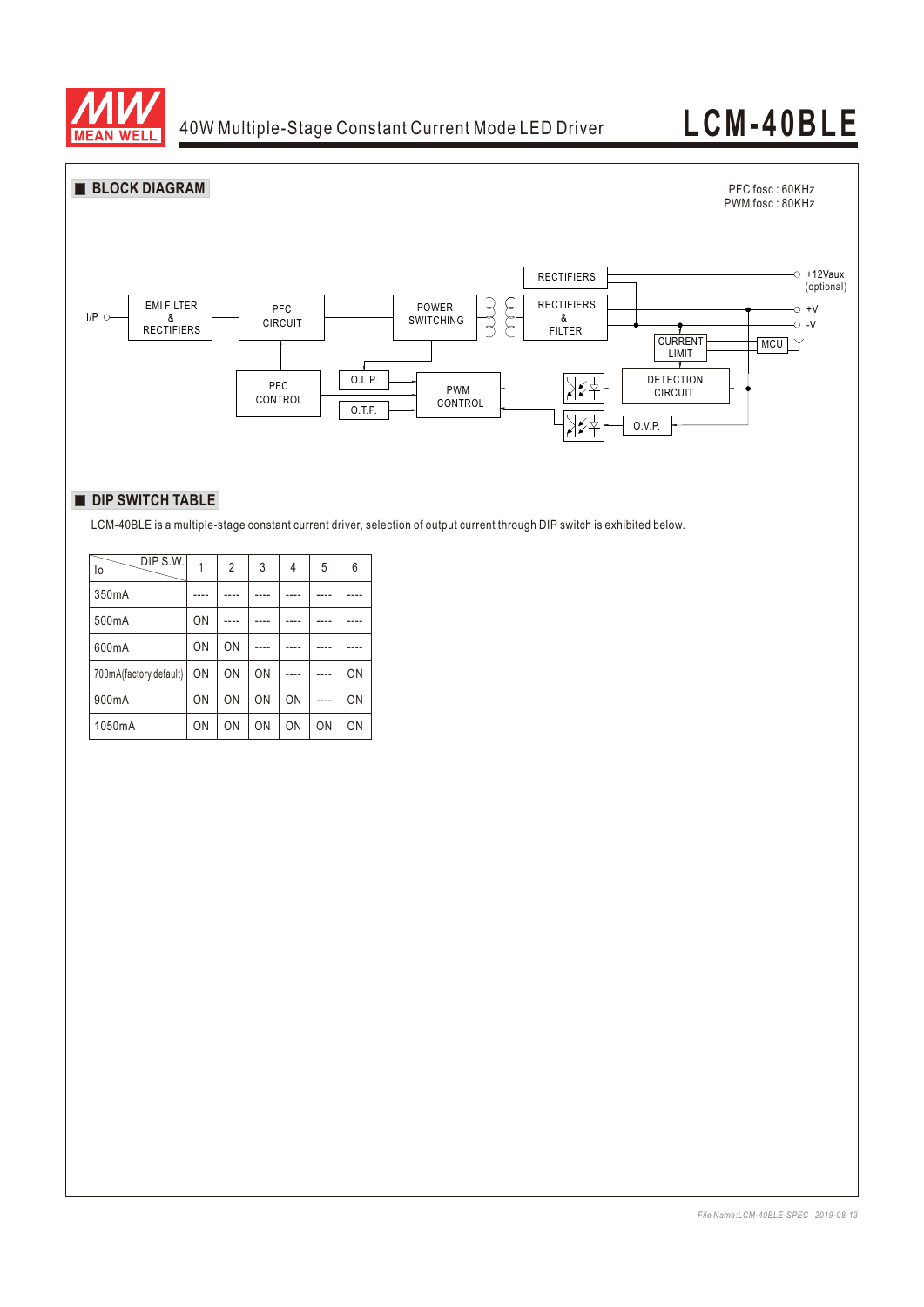

### **DIMMING OPERATION**



#### ※**Freely assignable (push) input**

 ‧The LCM BLE series also has one freely assignable AC mains (push) input. As with a CASAMBI sensor module, control pulses can be defined here (e.g. "controls a luminaire"; "controls an element"; "controls a group"; "controls scenes"; "controls all luminaires"; "change scenes"). See the reference connection figure in the above.

#### ※**Casambi Bluetooth control**

‧To be used through APP available on Apple Store and Play Store for iOS and Android.



#### ■**APP SOFTWARE OVER TEMPERATURE PROTECTION**

The real time Bluetooth IC temperature is shown in the APP. In case it reaches above 75 °C (equivalent to Tc 90°C), the driver will be turn off to provide a protection. In case the units is cooled down, it can be manually turn ON and back to normal operation again.

NOTE: 1.This software temperature protection is an extra independent function from driver its own hardware over temperature protection(when it is enabled, it needs re-AC power on to recover) and temperature compensation operation function described in the following section.

2.In general the software temperature protection is triggered before the hardware one when in over temperature.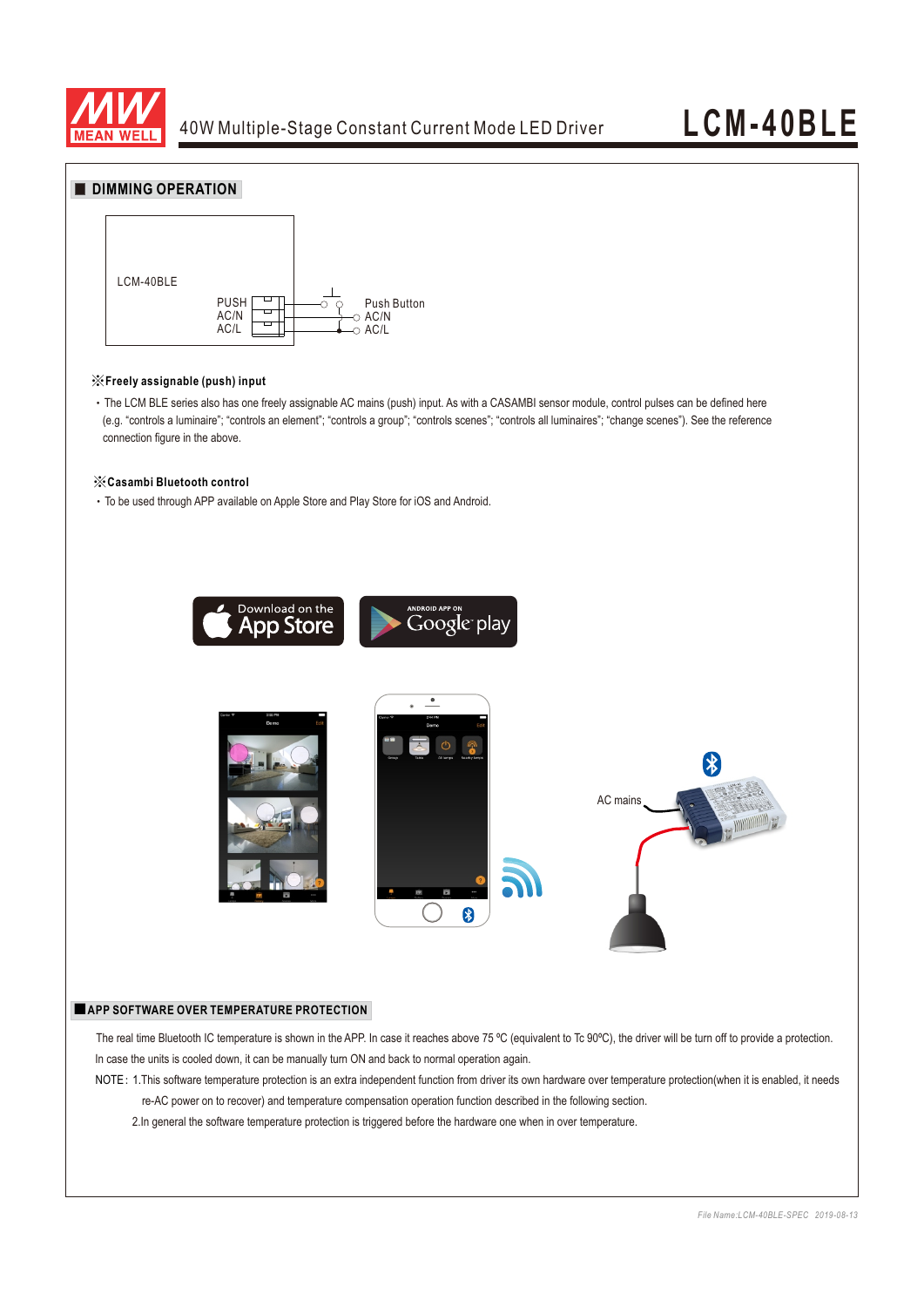

#### **SYNCHRONIZATION OPERATION**

- ‧Synchronization up to 10 drivers (1 master + 9 slaves)
- ‧Dimming operating range : 10%~100%
- ‧Sync cable length : < 5m
- ‧Sync cable type : Flat cable
- Sync cable cross section area :  $22 24$  AWG (0.2~0.3mm<sup>2</sup>)



NOTE: 1. Please make sure all units are set to 100% dimming setting (factory default) before synchronizing.

2. Min. Dimming operating range depends on dimmer setting.

#### **TEMPERATURE COMPENSATION OPERATION**

LCM-40BLE have the built-in temperature compensation function ; by connecting a temperature sensor (NTC resistor) between the *+NTC / -NTC*  terminal of LCM-40BLE and the detecting point on the lighting system or the surrounding environment, output current of LCM-40BLE could be correspondingly changed, based on the sensed temperature, to ensure the long life of LED.



◎ LCM-40BLE can still be operated normally when the NTC resistor is not connected and the value of output current will be the current level selected through the DIP switch.

◎ NTC reference:

| NTC resistance I | <b>Output Current</b>                                                                                                                                                                         |  |  |  |  |
|------------------|-----------------------------------------------------------------------------------------------------------------------------------------------------------------------------------------------|--|--|--|--|
| 220K             | $\leq 60^{\circ}$ (100% of the rated current (corresponds to the setting current level)<br>$>60^{\circ}$ C, output current begins to reduce, please refer to the curve for details.           |  |  |  |  |
| 330K             | $\leq 70^{\circ}$ (100% of the rated current (corresponds to the setting current level)<br>>70°C, output current begins to reduce, please refer to the curve for details.                     |  |  |  |  |
| 470K             | $\leq 80^{\circ}$ ( $\sim$ , 100% of the rated current (corresponds to the setting current level)<br>$>80^{\circ}$ c, output current begins to reduce, please refer to the curve for details. |  |  |  |  |

Notes: 1. MEAN WELL does not offer the NTC resistor and all the data above are measured by using THINKING TTC03 series.

2. If other brands of NTC resistor is applied,please check the temperature curve first.

◎ Dimming and synchronization function of the driver will be invalid when the "temperature compensation" function is in use.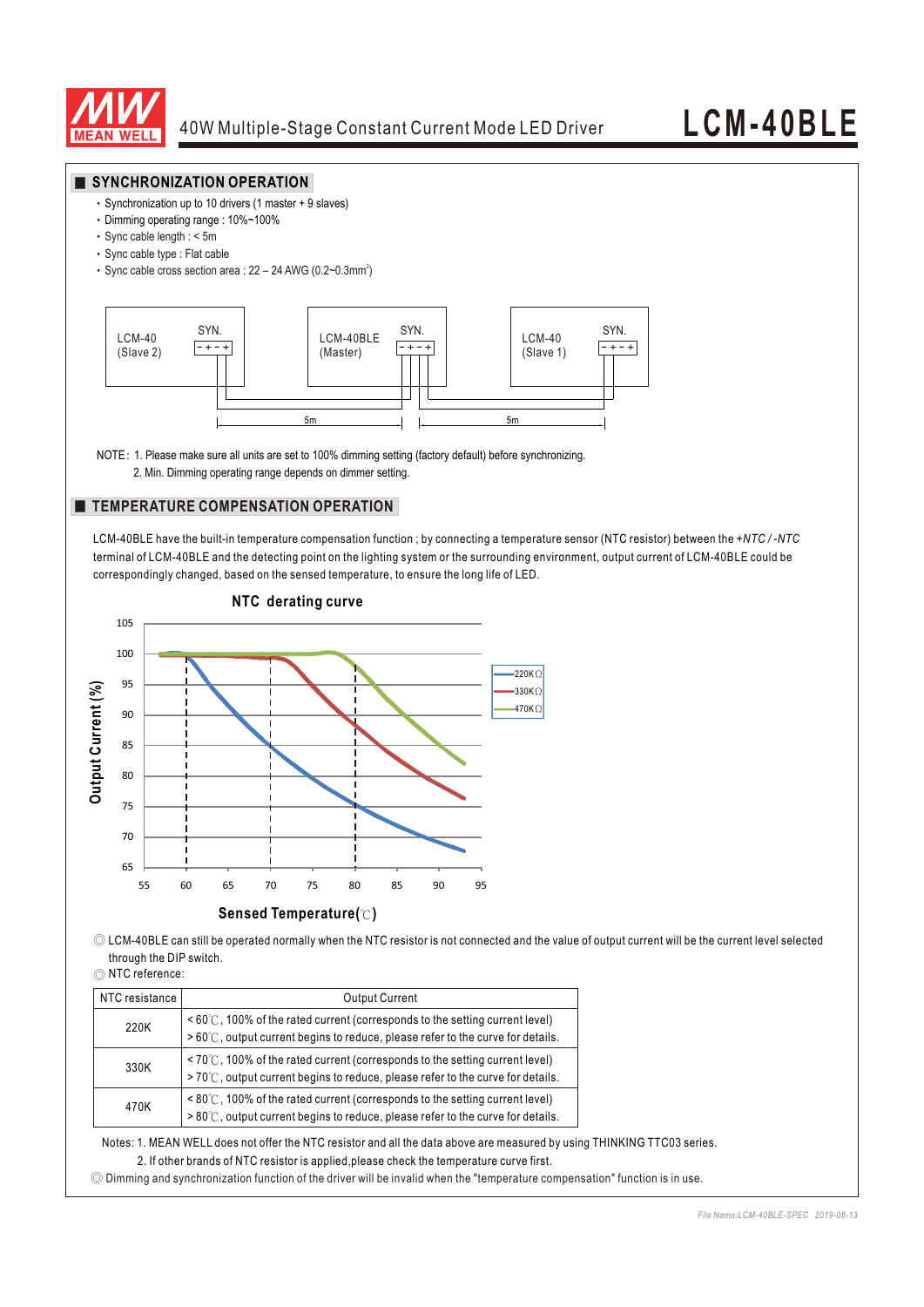

# **LCM-40BLE**

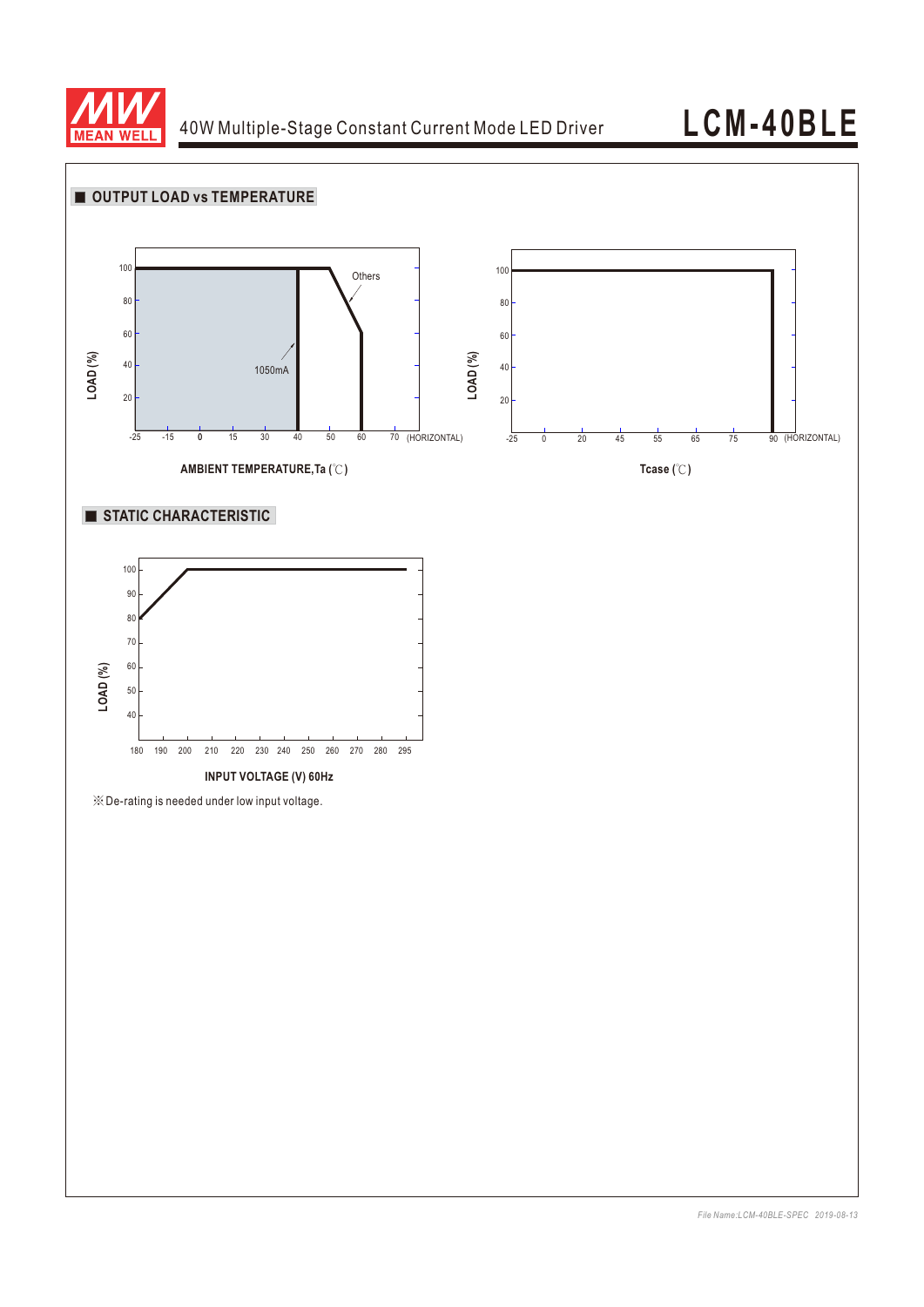

45.0%

10% 20% 30% 40% 50% 60% 70% 80% 90% 100%

**LOAD (230Vac Input)**

# **LCM-40BLE**



45.0%

10% 20% 30% 40% 50% 60% 70% 80% 90% 100%

**LOAD (277Vac Input)**